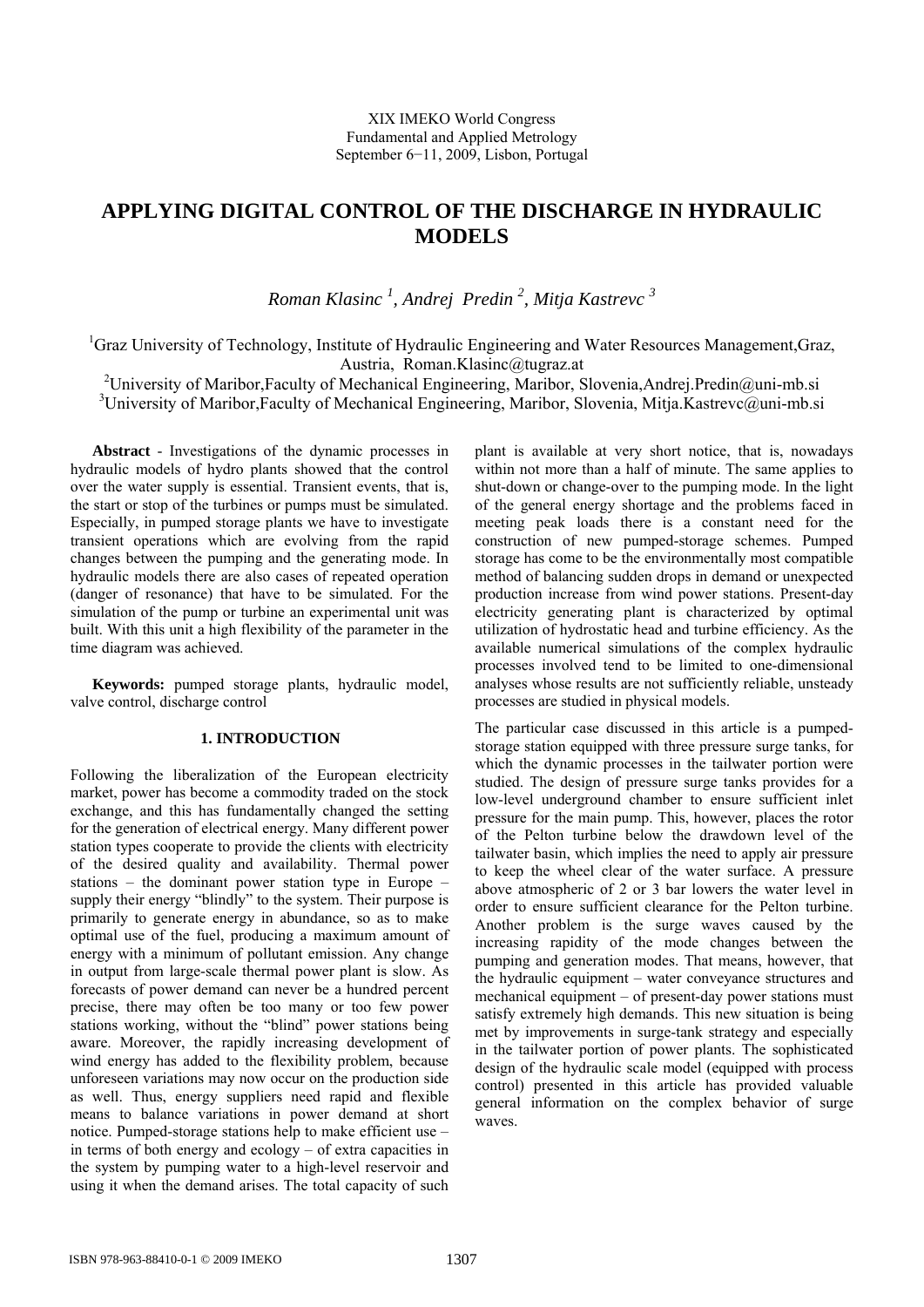#### **2. MODEL SET-UP AND INSTRUMENTATION**

For these purposes a hydraulic model of the tail-water part of a pumped-storage plant was constructed. The model was built, mainly of Plexiglas at a scale of 1:22.5 at the laboratory. The overall model included the entire tailwater system over a length of about 350m (nature) and the simulation of the turbine and pump operation.

Figure 1 is a photograph providing an overview of the model set-up at the Institute's laboratory. The water supply to the model was provided (regulated) by a pipeline system which is part of the Institute's own water supply. Each of the three turbine units was supplied separately, and measured by an inductive flow meter 100mm in diameter.

In addition to an inductive flow meter of dia. 100mm for the pump unit another one of dia. 250mm was installed in the tailrace tunnel of the system to measure the total discharge. All pressure surge tanks (DWS) and the chamber surge tank (KWS) were provided with the instruments to measure water level variations. In fig. 2 the applied sensors in the hydraulic model are shown.



Fig.1. Details of the model set-up at the Institute's laboratory.



Fig. 2. Schematic drawing of the model set-up and instrumentation.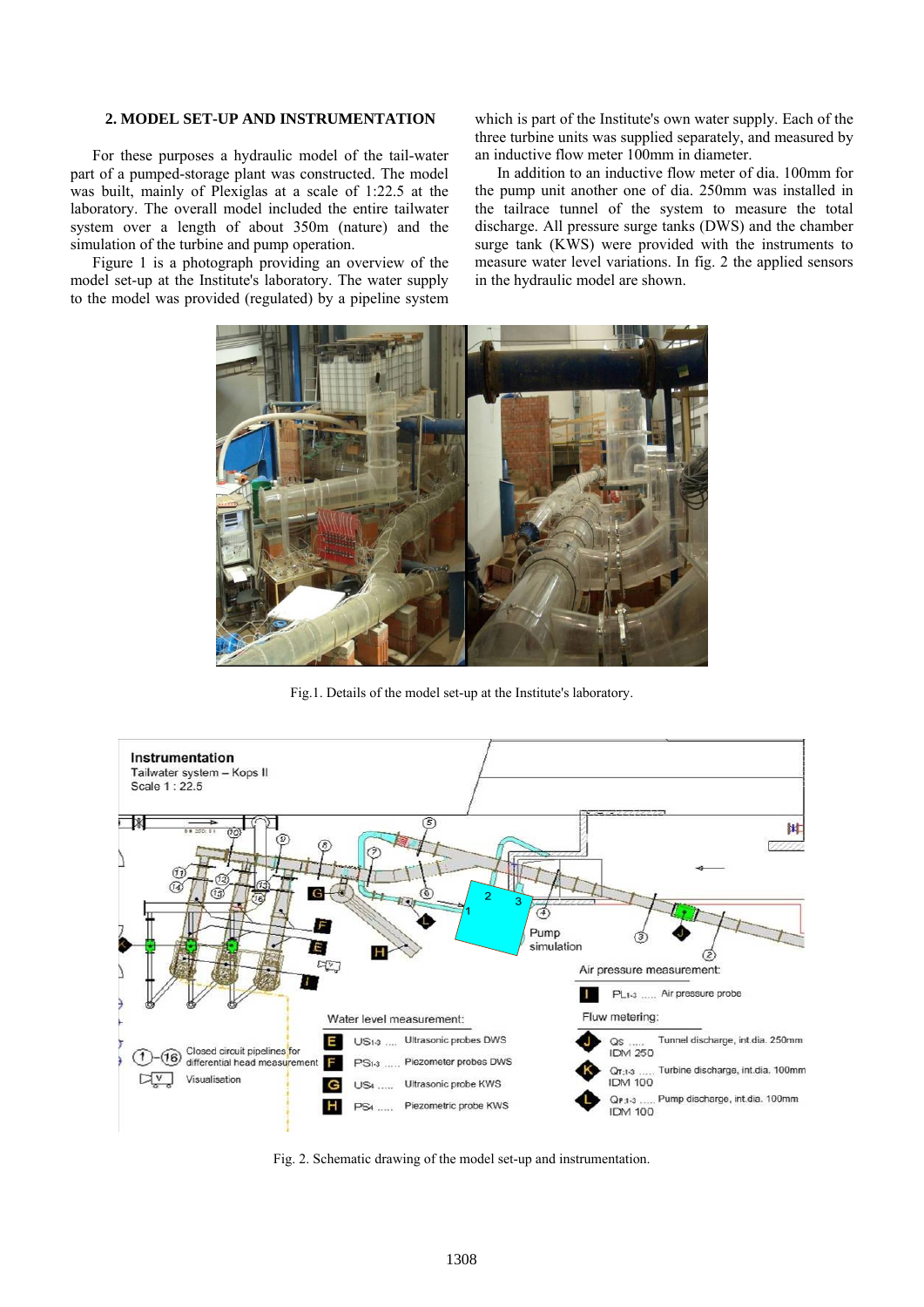

Fig. 3. Time diagram of the pump discharge.

For the simulation of the pump or turbine operation – steps (fig. 3). For example the start up followed by a sudden net break is depicted. The appropriate experimental unit was developed. With this unit (fig. 4) a high flexibility of the parameter in the time diagram was achieved.

Figure 4 illustrates an electro-pneumatic controlled valve and its application in the valve group. Each valve group contains 5 or 6 valves controlled with air actuators and electro-pneumatic valves. The pipe 1 has a connection to hydro plant model for simulation of the pump. The pipe 2 presents the high pressure supply part and the pipe 3 presents the low pressure supply part.



Fig.4. Experimental unit for the simulation of the pump operation – steps.